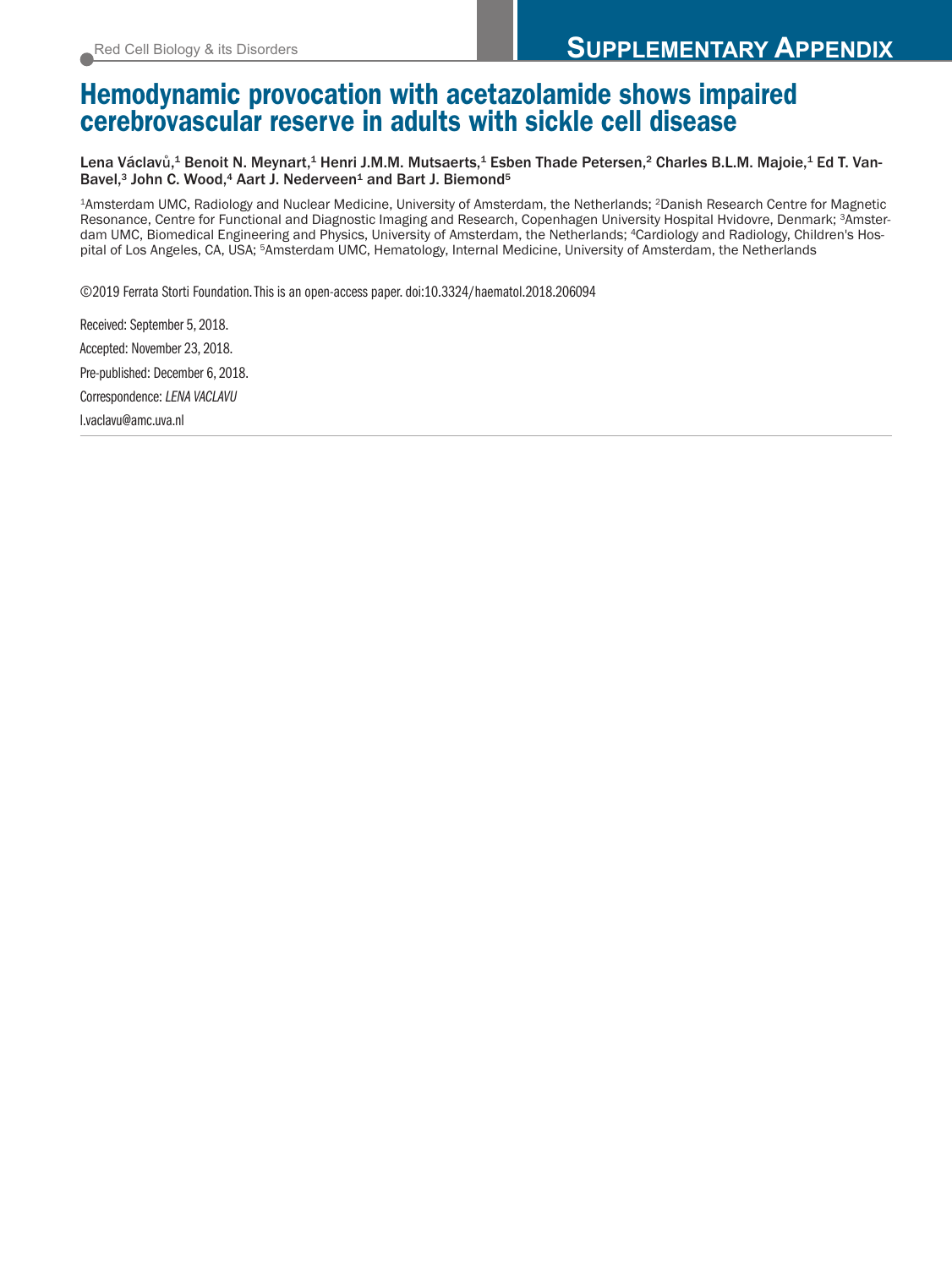## Supplementary materials

Contents:

| Supplementary methods: MR imaging protocol |                                                       |  |  |
|--------------------------------------------|-------------------------------------------------------|--|--|
|                                            | Cerebral blood flow quantification                    |  |  |
|                                            | Image analysis                                        |  |  |
| Supplementary tables:                      | Table 1. Incidence of side-effects of acetazolamide   |  |  |
|                                            | Table 2. Cerebral hemodynamics in transfused patients |  |  |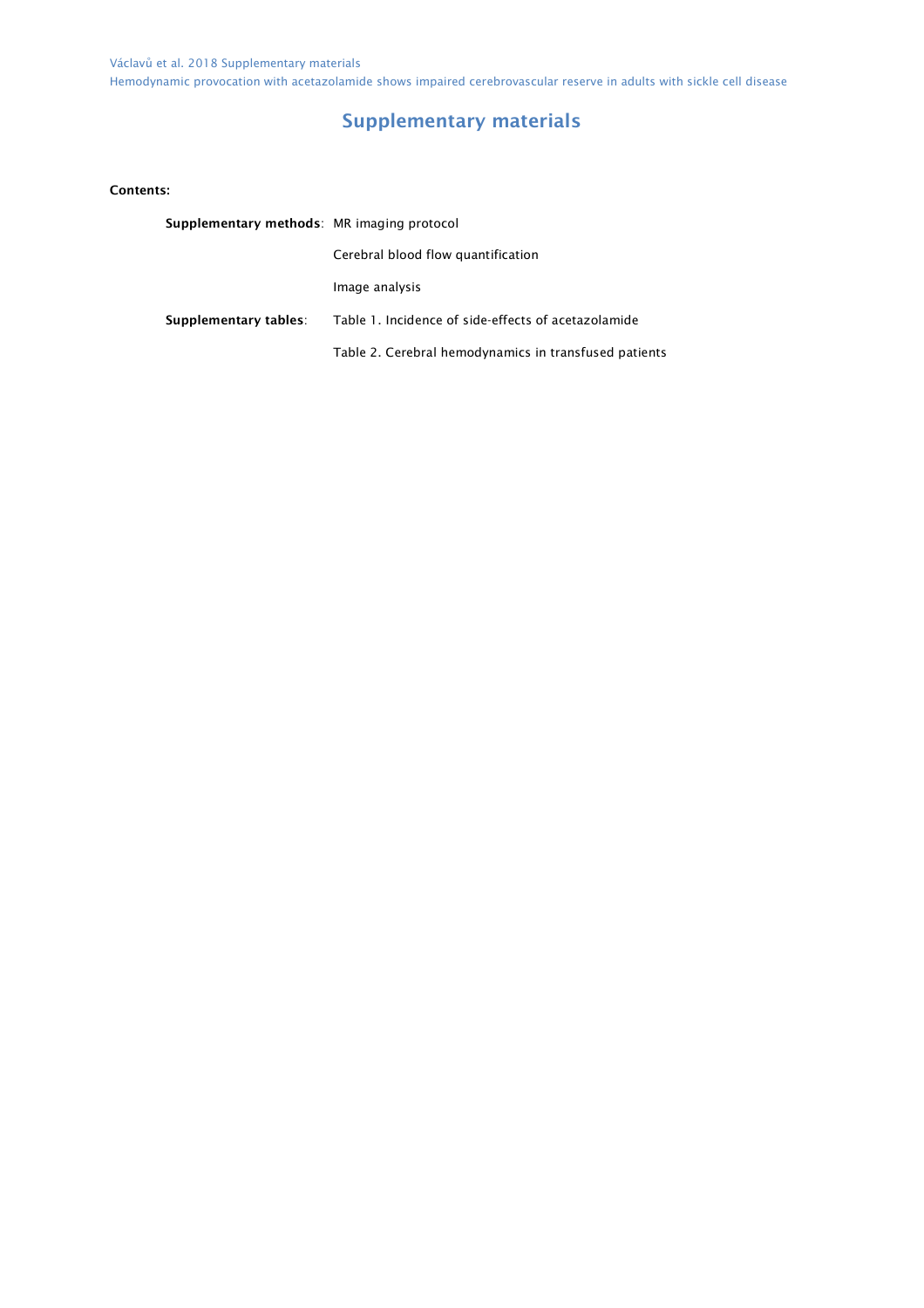#### MR imaging protocol

### Supplementary methods

All images were acquired on a 3T clinical MR system (Philips Ingenia, Philips Healthcare, Best, The Netherlands), with a 32-channel receive head-coil, and body-coil transmission. Sequences were planned on sagittal, coronal and axial scouts and angiograms. For CBF, a pseudo-continuous arterial spin labelling (pCASL) sequence was used with a 2D gradient echo FFE single shot echo-planar imaging (EPI) readout. The pCASL labelling plane was placed 90 mm below the center of the imaging volume and angulated perpendicular to the brain feeding arteries as seen on initial angiograms. Labelling was implemented with flip angle 27.81°, radio frequency interval of 1.21 ms and duration of 0.48 ms, and gradient average of 0.36 mT/m and maximum of 5.0 mT/m. The sequence had a TR/TE of 4400/14 ms, FOV 240 x 240 mm, voxel size 3 x 3 x 7 mm, post-label delay 1800 ms, label duration 1800 ms, 19 axial slices, flip angle 90°, SPIR fat suppression with a frequency offset of 130 Hz (in 16 cases this was erroneously set to 220 Hz which leading to an artefact in 13 cases), 140 label-control pairs, two suppression pulses at 1830 Hz and 3155 Hz to reduce background tissue signal, and a total scan duration of 20 min. After 5 min of continuous scanning, participants received acetazolamide (Diamox®, Mercury Pharmaceuticals Ltd., London, UK) at a dose of 16 mg/kg bodyweight and a maximum of 1400 mg. Acetazolamide dissolved in 20 mL saline (NaCl 0.9%) was injected intravenously using an MR-compatible contrast injection pump at a flow rate of 0.1 mL/sec (<500 mg/min acetazolamide), and flushed with 10 mL saline also at a flow rate of 0.1mL/sec. Scanning was continued throughout the injection time to observe the dynamic response. A scaling image (M0), was acquired with the same settings as pCASL. For quantification purposes, the longitudinal relaxation time of blood (T1b) was measured using an inversion recovery (T2-TRIR) sequence in a single slice perpendicular to the venous compartment of the sagittal sinus before and after acetazolamide with a 2D single shot FFE EPI Look-Locker read-out (TR/TE/TI1/∆TI 150/24/10/130 ms, FOV 202 x 243, voxel size 2 x 2 mm, slice thickness 4 mm, flip angle 95°, 4 dynamics, scan duration 0:50 min1. For labelling efficiency estimation and velocity measurement, we acquired a 2D phase-contrast (PC-) MRI sequence at the same level and angulation as the pCASL labeling plane (TR/TE 15/5 ms, FOV 230 x 230 mm, voxel size 0.45 x 0.45 mm, flip angle 15°, maximum velocity-encoding sensitivity 80 cm/s, slice thickness 4 mm, scan duration 1 min). For arterial transit time, we acquired a multiple time-point pulsed ASL sequence utilizing quantitative STAR labelling of arterial regions (Turbo-QUASAR) using single-shot FFE EPI Look-Locker readouts between each labelling pulse. The parameters for Turbo-QUASAR were TR/TE/TI/TI1 6800/16/600/30 ms, FOV 240 x 240 mm, voxel size 3.75 x 3.75 x 7 mm, flip angle 35°, scan duration 3:24 min 2. 3D time-of-flight magnetic resonance angiography (TOF MRA) images and maximum intensity projection reconstructions of right-left and feethead projections were acquired using a multiple-overlapping-thin-slab-acquisition (MOTSA) sequence, using 3D T1 FFE RF-spoiled gradient echo inflow angiography (TR/TE 21/4 ms, FOV 200 x 200 x 90 mm, voxel size 0.39 x 0.39 x 0.5 mm, flip angle 20°, 180 axial slices, scan duration 5:45 min). 3D fluid-attenuated inversion recovery (FLAIR) images were acquired using a 3D TSE multi-shot inversion recovery sequence (TR/TE 4800/356 ms, FOV 250 x 250 x 180 mm, voxel size 0.98 x 0.98 x 1.12 mm, flip angle 90°, inversion recovery delay of 1650 ms, scan duration 5:11 min). None of the scans required contrast.

#### Cerebral blood flow quantification

CBF was quantified by scaling the images using a dual compartment flow model 3. Recommended parameters for the quantification of CBF from this model have been calibrated for healthy or elderly subjects 4, and require additional consideration in patients with SCD to avoid potential errors in CBF. We measured the three most dominant parameters to enhance the accuracy of the quantification. The first was T1 of blood (T1b), measured directly in each subject in the sagittal sinus using T2-TRIR MRI according to de Vis et al. 5. The second was labelling efficiency, simulated from the pCASL sequence parameters according to the method proposed by Maccotta et al.6,7 and corrected in the quantification based on a match to the measured velocity from PC-MRI. The third was arterial transit time, quantified using a model-based approach from the vascular crushed signal of the Turbo-QUASAR experiment 8, plus 700 ms to account for the more distant labelling location (90 mm) of the labelling plane in pCASL compared to Turbo-QUASAR (20 mm) 9.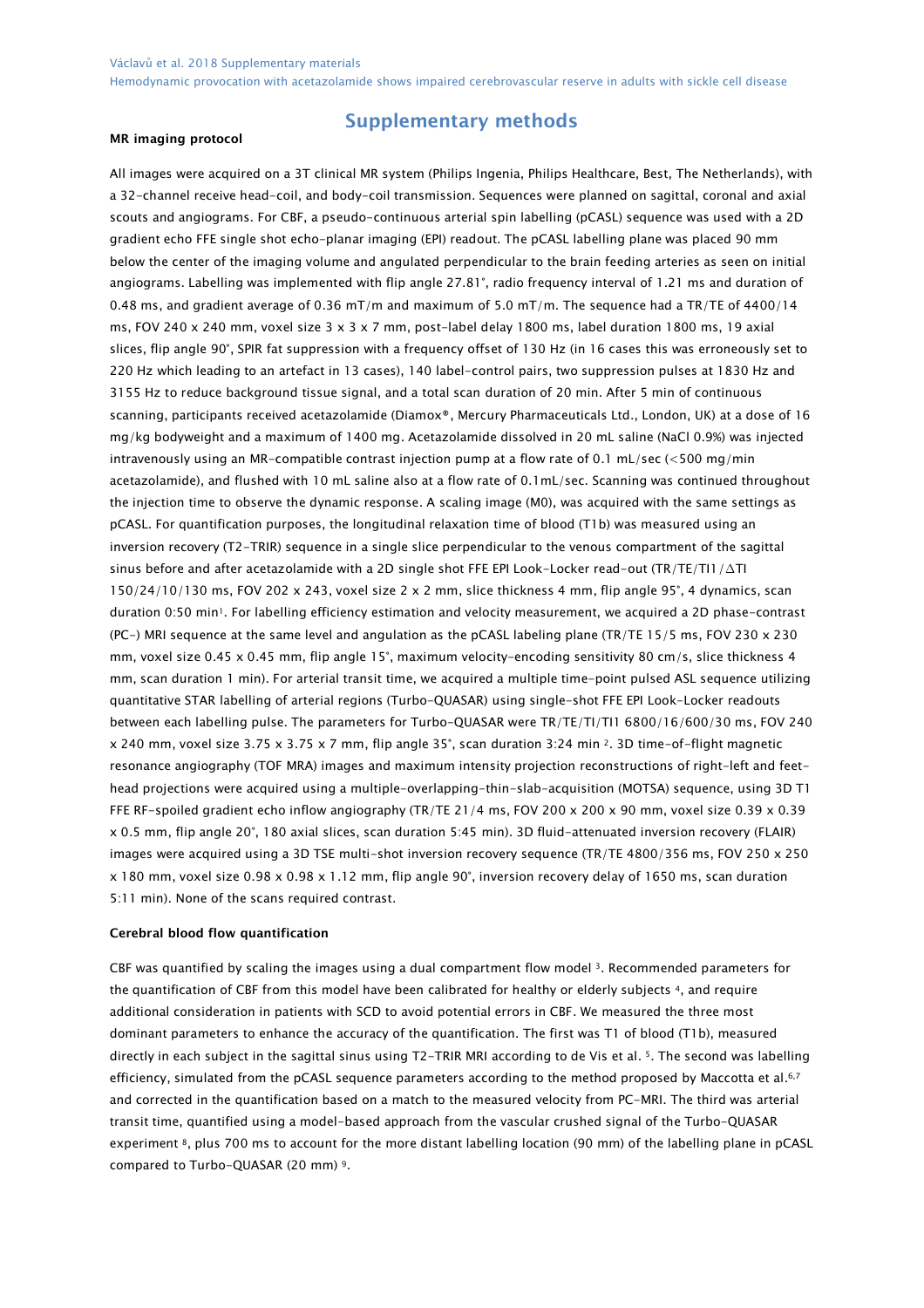#### Image analysis

We used the ExploreASL toolbox <sup>10</sup>, implemented in MATLAB (Version 2014b, MathWorks, Natick, MA, USA) for automated processing of ASL images to obtain quantitative parametric maps. Image quality was assessed by standard deviation of CBF and visually evaluated for artefacts. Image inspection revealed that an artefact resulting from incomplete fat suppression appeared in the WM in thirteen images resulting in unreliable CBF and CVR values in the WM. We excluded participants with the artefact (12/36 patients and 1/11 controls) from the final WM CBF and CVR analysis. The remainder (24 patients and 10 controls) had high quality data. Registration steps included affine and subsequent non-linear registration of anatomical images bringing them to common atlas space, hence allowing voxel-based comparisons of parameters, including lesions, CBF and CVR. Anatomical images were segmented into gray matter (GM) and white matter (WM) tissue probability maps. GM was defined as >25% of the GM tissue probability map, and WM as >90% of the WM tissue probability map excluding lesion voxels (lesion definition is described below). Before calculating CVR, a 3D Gaussian filter (FWHM 9.2 mm) was first applied to the WM-CBF images to reduce noise. CBF time-series analysis was done by first applying a 3D Gaussian filter (FWHM 3.5 mm) for initial de-noising. The time-series curve represents average GM CBF in increments of 8.8 sec. Each subject's timeseries was de-noised with a Butterworth low-pass filter using a frequency cut-off of 0.002 Hz, in order to observe the expected smooth baseline and ramp to plateau 11–13, without ripple. These filtered time-series were averaged per group and plotted over time with the standard deviation. Voxel-wise CVR was calculated using the formula: CVR (%) =  $(\Delta CBF)/CBF_{PRE} \times 100\%$ ,

where ΔCBF represents the average of the first 5 min (CBF<sub>PRF</sub>) of the CBF time-series subtracted from the average of the final 5 min.

#### References:

- 1. Petersen ET, De Vis J, Alderliesten T, et al. Simultaneous OEF and Haematocrit assessment using T2 Prepared Blood Relaxation Imaging with Inversion Recovery. Proc. Intl. Soc. Mag. Reson. Med. 2012;20:472.
- 2. Petersen ET, de Vis JB, van den Berg CAT, Hendrikse J. Turbo-QUASAR: a signal-to-noise optimal arterial spin labeling and sampling strategy. Proc. Intl. Soc. Mag. Reson. Med. 21 2146. 2013;60(6):2146.
- 3. Wang J, Alsop DC, Li L, et al. Comparison of quantitative perfusion imaging using arterial spin labeling at 1.5 and 4.0 Tesla. Magn. Reson. Med. 2002;48(2):242-54.
- 4. Alsop DC, Detre J a., Golay X, et al. Recommended implementation of arterial spin-labeled perfusion MRI for clinical applications: A consensus of the ISMRM perfusion study group and the european consortium for ASL in dementia. Magn. Reson. Med. 2015;73(October 2013):102–116.
- 5. De Vis JB, Petersen ET, Alderliesten T, et al. Non-invasive MRI measurements of venous oxygenation, oxygen extraction fraction and oxygen consumption in neonates. Neuroimage. 2014;95:185–92.
- 6. Maccotta L, Detre JA, Alsop DC. The efficiency of adiabatic inversion for perfusion imaging by arterial spin labeling. NMR Biomed. 1997;10(4-5):216-221.
- 7. Wu WC, Fernández-Seara M, Detre JA, Wehrli FW, Wang J. A theoretical and experimental investigation of the tagging efficiency of pseudocontinuous arterial spin labeling. Magn. Reson. Med. 2007;58(5):1020-1027.
- 8. Buxton RB, Frank LR, Wong EC, et al. A General Kinetic Model for Quantitative Perhsion Imaging with Arterial Spin Labeling. Magn. Reson. Med. 1998;40(19):383–396.
- 9. Chen Y, Wang DJJ, Detre JA. Comparison of arterial transit times estimated using arterial spin labeling. MAGMA. 2012;25(2):135–44.
- 10. Mutsaerts H, Petr J, Lysvik E, et al. ExploreASL: image processing toolbox for multi-center arterial spin labeling population analyses. 34th Annu. Sci. Meet. Eur. Soc. Magn. Reson. Med. Biol. 2017;
- 11. Wu J, Dehkharghani S, Nahab F, Qiu D. Acetazolamide-augmented dynamic BOLD (aczBOLD) imaging for assessing cerebrovascular reactivity in chronic steno-occlusive disease of the anterior circulation: An initial experience. Neurolmage Clin. 2016;13:116-122.
- 12. Inoue Y, Tanaka Y, Hata H, Hara T. Arterial spin-labeling evaluation of cerebrovascular reactivity to acetazolamide in healthy subjects. Am. J. Neuroradiol. 2014;35(6):1111-1116.
- 13. Hartkamp NS, Hendrikse J, van der Worp HB, de Borst GJ, Bokkers RPH. Time Course of Vascular Reactivity Using Repeated Phase-Contrast MR Angiography in Patients With Carotid Artery Stenosis. Stroke. 2012;43(2):553–556.